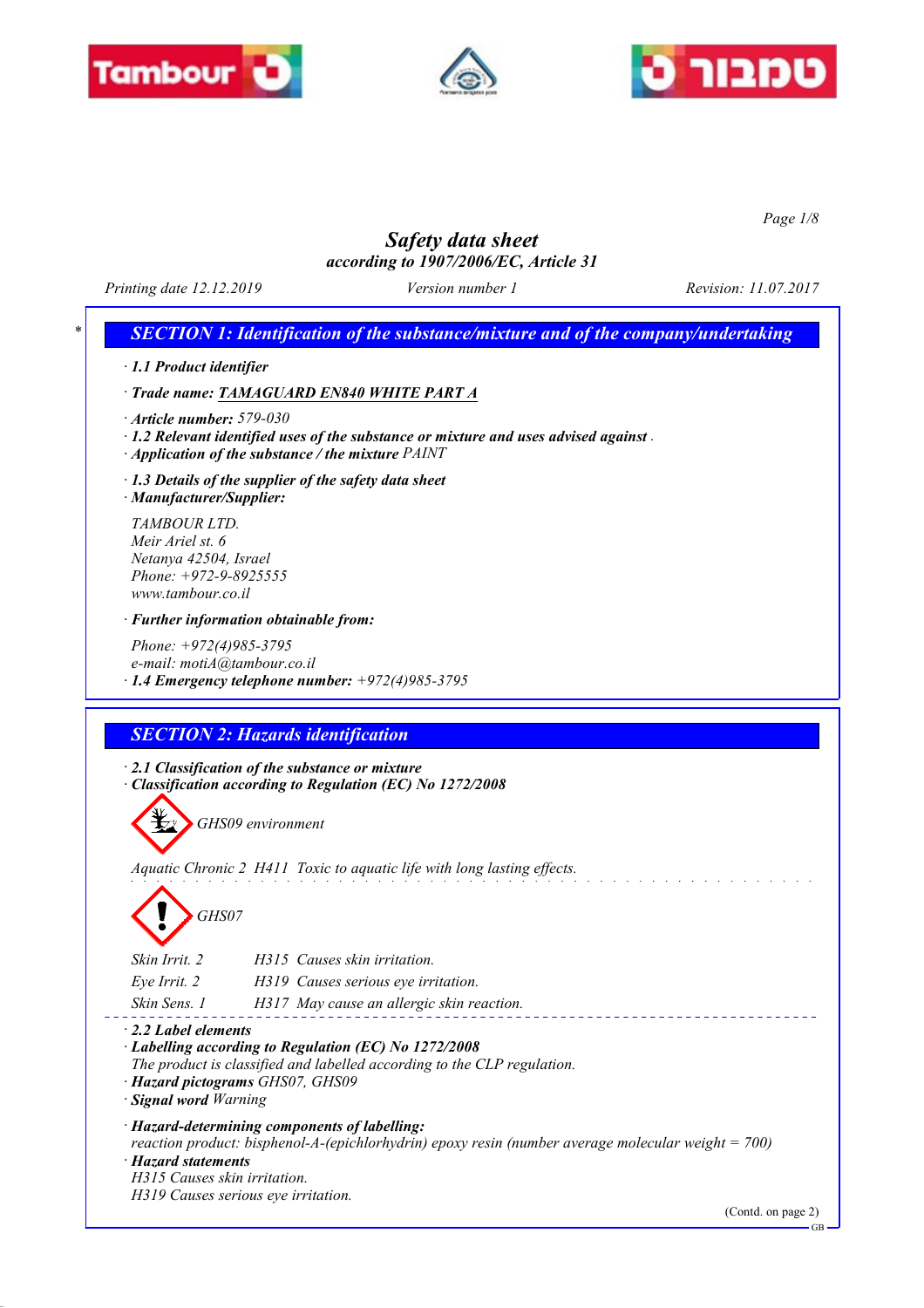*Printing date 12.12.2019 Version number 1 Revision: 11.07.2017*

### *Trade name: TAMAGUARD EN840 WHITE PART A*

|                                                                    | (Cond. of page 1)                                                                                     |
|--------------------------------------------------------------------|-------------------------------------------------------------------------------------------------------|
|                                                                    | H317 May cause an allergic skin reaction.                                                             |
|                                                                    | H411 Toxic to aquatic life with long lasting effects.                                                 |
| $\cdot$ Precautionary statements                                   |                                                                                                       |
| <i>P261</i>                                                        | Avoid breathing dust/fume/gas/mist/vapours/spray.                                                     |
| P273                                                               | Avoid release to the environment.                                                                     |
| <i>P280</i>                                                        | Wear protective gloves / eye protection / face protection.                                            |
|                                                                    | P305+P351+P338 IF IN EYES: Rinse cautiously with water for several minutes. Remove contact lenses, if |
|                                                                    | present and easy to do. Continue rinsing.                                                             |
| $P333 + P313$                                                      | If skin irritation or rash occurs: Get medical advice/attention.                                      |
| <i>P501</i>                                                        | Dispose of contents/container in accordance with local/regional/national/international                |
|                                                                    | regulations.                                                                                          |
| $\cdot$ 2.3 Other hazards                                          |                                                                                                       |
|                                                                    | $\cdot$ Results of PBT and vPvB assessment                                                            |
| $\bf{D} \bf{D} \bf{T}$ , $\bf{M}$ , $\bf{L}$ , $\bf{L}$ , $\bf{L}$ |                                                                                                       |

*· PBT: Not applicable.*

*· vPvB: Not applicable.*

## *\* SECTION 3: Composition/information on ingredients*

*· 3.2 Chemical characterisation: Mixtures*

*· Description: Mixture of substances listed below with nonhazardous additions.*

| · Dangerous components:                                                                                                                                                                                                                                                          |              |
|----------------------------------------------------------------------------------------------------------------------------------------------------------------------------------------------------------------------------------------------------------------------------------|--------------|
| $CAS: 25068-38-6$<br>reaction product: bisphenol-A-(epichlorhydrin) epoxy resin (number<br>average molecular weight = $700$ )<br>$NLP: 500-033-5$<br>$\leftrightarrow$ Aquatic Chronic 2, H411; $\leftrightarrow$ Skin Irrit. 2, H315; Eye Irrit. 2, H319;<br>Skin Sens. 1, H317 | $25 - 50\%$  |
| Benzyl alcohol<br>$CAS: 100-51-6$<br>EINECS: 202-859-9 < <a>(<a> <a> </a> Acute Tox. 4, H302; Acute Tox. 4, H312; Acute Tox. 4, H332</a></a>                                                                                                                                     | $10 - 25\%$  |
| titanium dioxide<br>$CAS: 13463-67-7$<br>EINECS: 236-675-5                                                                                                                                                                                                                       | $2.5 - 10\%$ |
| 12-hydroxyoctadecanoic acid, reaction products with $1,3$ -1.0-2.5%<br>$CAS: 220926-97-6$<br>ELINCS: 432-840-2 benzenedimethanamine and hexamethylenediamine<br>$\langle$ Acute Tox. 4, H332; Aquatic Chronic 4, H413                                                            |              |

*· Additional information: For the wording of the listed hazard phrases refer to section 16.*

## *\* SECTION 4: First aid measures*

#### *· 4.1 Description of first aid measures*

*· After inhalation:*

*Supply fresh air and to be sure call for a doctor.*

*In case of unconsciousness place patient stably in side position for transportation.*

*· After skin contact: Immediately wash with water and soap and rinse thoroughly.*

*· After eye contact:*

*Rinse opened eye for several minutes under running water. If symptoms persist, consult a doctor.*

*· After swallowing: If symptoms persist consult doctor.*

*· 4.2 Most important symptoms and effects, both acute and delayed No further relevant information available.*

*· 4.3 Indication of any immediate medical attention and special treatment needed*

*No further relevant information available.*

### *SECTION 5: Firefighting measures*

*· 5.1 Extinguishing media*

*· Suitable extinguishing agents: Use fire extinguishing methods suitable to surrounding conditions.*

*· 5.2 Special hazards arising from the substance or mixture No further relevant information available.*

(Contd. on page 3)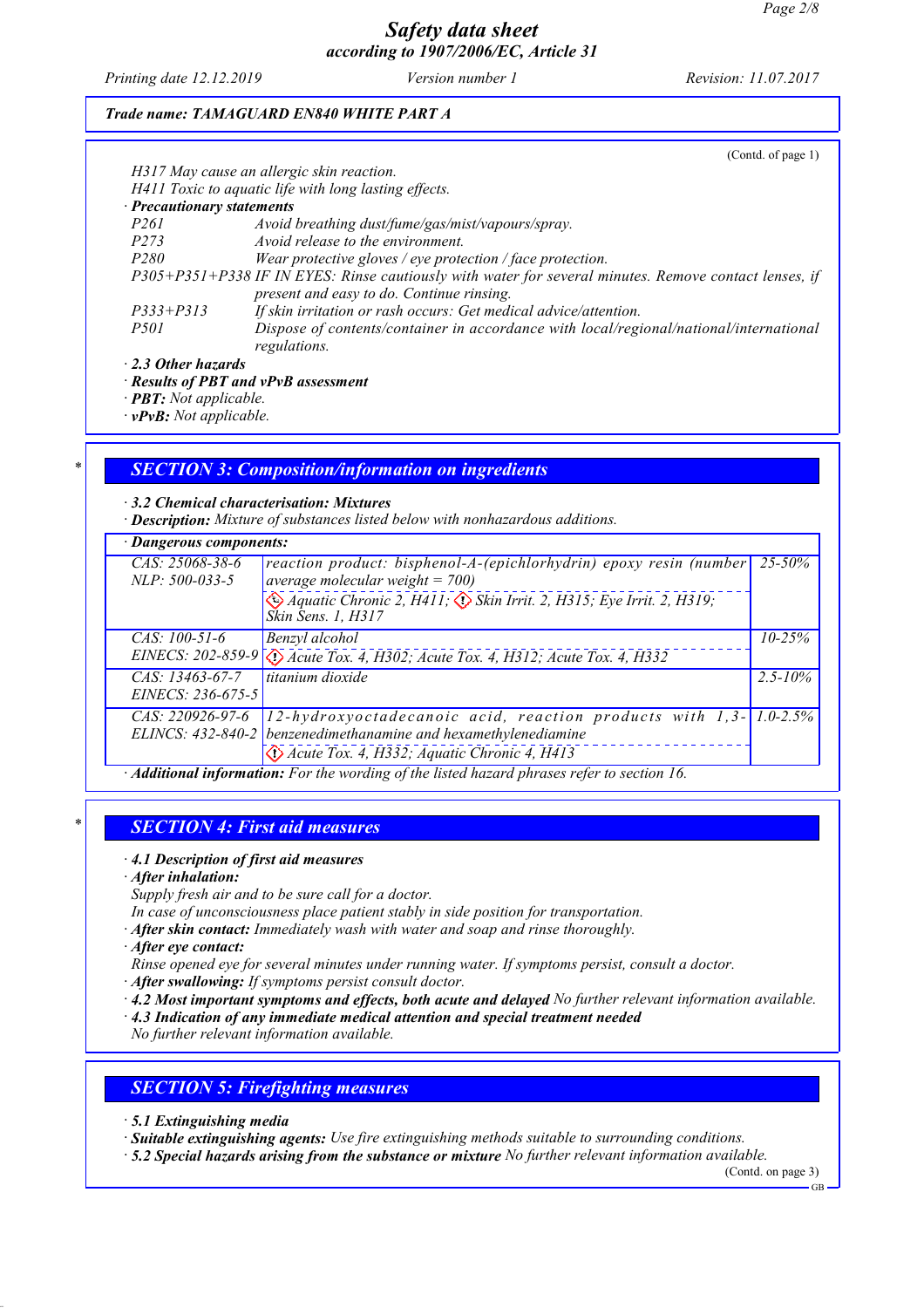*Printing date 12.12.2019 Version number 1 Revision: 11.07.2017*

### *Trade name: TAMAGUARD EN840 WHITE PART A*

*· 5.3 Advice for firefighters*

*· Protective equipment: No special measures required.*

### *\* SECTION 6: Accidental release measures*

- *· 6.1 Personal precautions, protective equipment and emergency procedures Not required.*
- *· 6.2 Environmental precautions:*
- *Inform respective authorities in case of seepage into water course or sewage system.*
- *Do not allow to enter sewers/ surface or ground water.*
- *· 6.3 Methods and material for containment and cleaning up:*
- *Absorb with liquid-binding material (sand, diatomite, acid binders, universal binders, sawdust).*
- *· 6.4 Reference to other sections*
- *See Section 7 for information on safe handling.*
- *See Section 8 for information on personal protection equipment.*
- *See Section 13 for disposal information.*

## *\* SECTION 7: Handling and storage*

*· 7.1 Precautions for safe handling No special precautions are necessary if used correctly. · Information about fire - and explosion protection: No special measures required.*

- *· 7.2 Conditions for safe storage, including any incompatibilities*
- *· Storage:*
- *· Requirements to be met by storerooms and receptacles: No special requirements.*
- *· Information about storage in one common storage facility: Not required.*
- *· Further information about storage conditions: Keep container tightly sealed.*
- *· 7.3 Specific end use(s) No further relevant information available.*

## *\* SECTION 8: Exposure controls/personal protection*

- *· Additional information about design of technical facilities: No further data; see item 7.*
- *· 8.1 Control parameters*
- *· Ingredients with limit values that require monitoring at the workplace:*

*The product does not contain any relevant quantities of materials with critical values that have to be monitored at the workplace.*

- *· Additional information: The lists valid during the making were used as basis.*
- *· 8.2 Exposure controls*
- *· Personal protective equipment:*
- *· General protective and hygienic measures:*
- *Keep away from foodstuffs, beverages and feed. Immediately remove all soiled and contaminated clothing Wash hands before breaks and at the end of work. Avoid contact with the eyes and skin.*
- *· Respiratory protection: Not required.*
- *· Protection of hands:*



*Protective gloves*

*The glove material has to be impermeable and resistant to the product/ the substance/ the preparation. Due to missing tests no recommendation to the glove material can be given for the product/ the preparation/ the chemical mixture.*

*Selection of the glove material on consideration of the penetration times, rates of diffusion and the degradation*

(Contd. on page 4)

GB

(Contd. of page 2)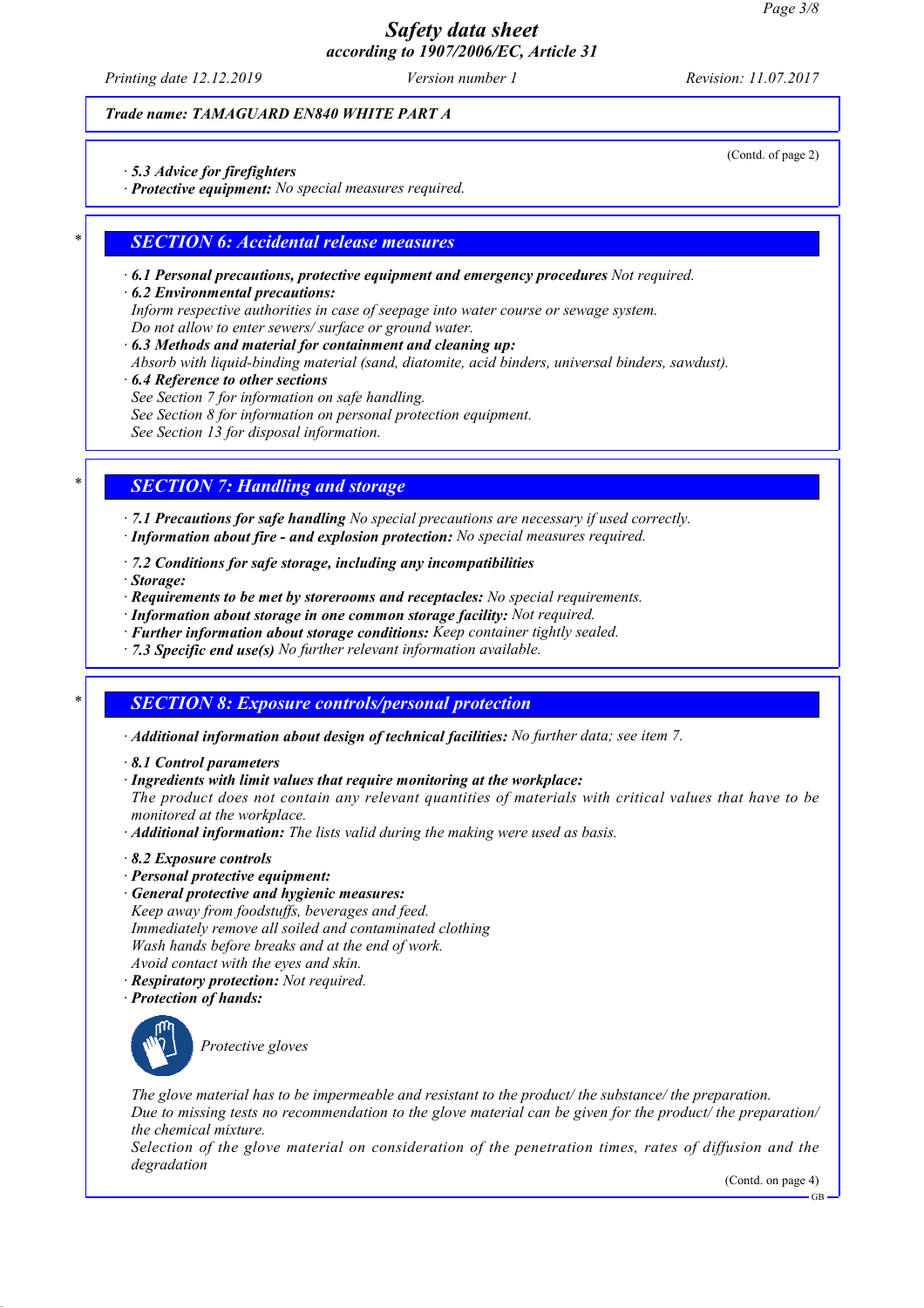*Printing date 12.12.2019 Version number 1 Revision: 11.07.2017*

#### *Trade name: TAMAGUARD EN840 WHITE PART A*

#### *· Material of gloves*

(Contd. of page 3)

*The selection of the suitable gloves does not only depend on the material, but also on further marks of quality and varies from manufacturer to manufacturer. As the product is a preparation of several substances, the resistance of the glove material can not be calculated in advance and has therefore to be checked prior to the application.*

#### *· Penetration time of glove material*

*The exact break trough time has to be found out by the manufacturer of the protective gloves and has to be observed.*

#### *· Eye protection:*



*Tightly sealed goggles*

| · 9.1 Information on basic physical and chemical properties |                                               |
|-------------------------------------------------------------|-----------------------------------------------|
| · General Information                                       |                                               |
| $\cdot$ Appearance:<br>Form:                                | Fluid                                         |
| Colour:                                                     | According to product specification            |
| $\cdot$ Odour:                                              | Characteristic                                |
| <b>Odour threshold:</b>                                     | Not determined.                               |
| $\cdot$ pH-value:                                           | Not determined.                               |
| · Change in condition                                       |                                               |
| Melting point/freezing point:                               | Undetermined.                                 |
| Initial boiling point and boiling range: $205.4 \text{ °C}$ |                                               |
| · Flash point:                                              | 101 °C                                        |
| · Flammability (solid, gas):                                | Not applicable.                               |
| · Ignition temperature:                                     | 435 $\degree$ C                               |
| · Decomposition temperature:                                | Not determined.                               |
| · Auto-ignition temperature:                                | Product is not selfigniting.                  |
| · Explosive properties:                                     | Product does not present an explosion hazard. |
| · Explosion limits:                                         |                                               |
| Lower:                                                      | 1.3 Vol $\%$                                  |
| <b>Upper:</b>                                               | 13.0 Vol %                                    |
| $\cdot$ Vapour pressure at 20 °C:                           | $0.1$ $hPa$                                   |
| · Density:                                                  | Not determined.                               |
| · Relative density                                          | Not determined.                               |
| $\cdot$ <i>Vapour density</i>                               | Not determined.                               |
| $\cdot$ Evaporation rate                                    | Not determined.                               |
| · Solubility in / Miscibility with                          |                                               |
| water:                                                      | Not miscible or difficult to mix.             |
| · Partition coefficient: n-octanol/water:                   | Not determined.                               |
| · Viscosity:                                                |                                               |
| Dynamic:                                                    | Not determined.                               |
| Kinematic:                                                  | Not determined.                               |
| · Solvent content:                                          |                                               |
| <b>Organic solvents:</b>                                    | $0.0\%$                                       |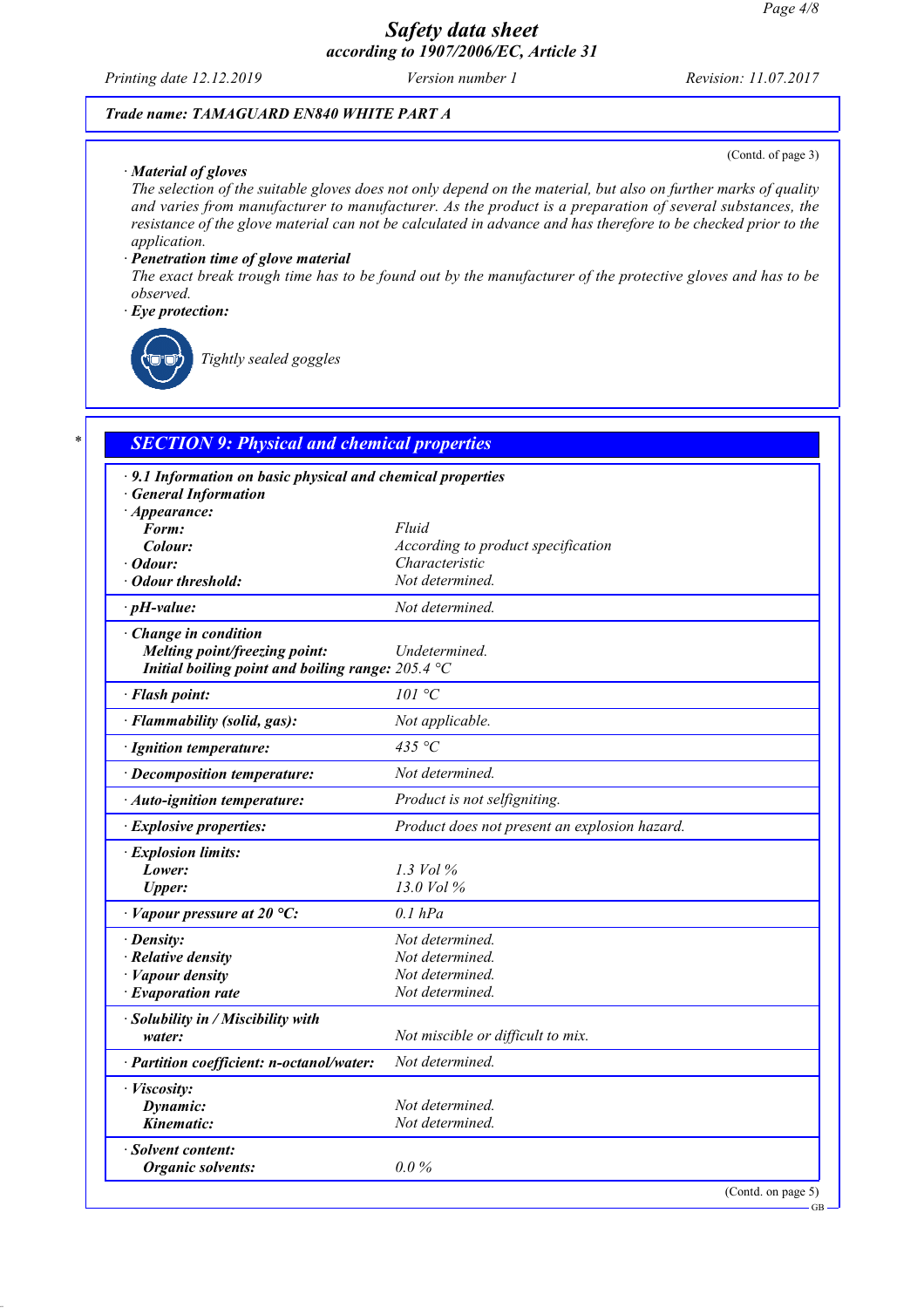*Printing date 12.12.2019 Version number 1 Revision: 11.07.2017*

### *Trade name: TAMAGUARD EN840 WHITE PART A*

|                                                         | (Contd. of page 4)                                    |
|---------------------------------------------------------|-------------------------------------------------------|
| Water:                                                  | $0.0\%$                                               |
| <b>VOC</b> Content                                      | $0.0\%$<br>$0.3$ g/l / 0.00 lb/gl                     |
| <i>Solids content:</i><br>$\cdot$ 9.2 Other information | $444\%$<br>No further relevant information available. |

## *SECTION 10: Stability and reactivity*

*· 10.1 Reactivity No further relevant information available.*

- *· Thermal decomposition / conditions to be avoided: No decomposition if used according to specifications.*
- *· 10.3 Possibility of hazardous reactions No dangerous reactions known.*
- *· 10.4 Conditions to avoid No further relevant information available.*
- *· 10.5 Incompatible materials: No further relevant information available.*
- *· 10.6 Hazardous decomposition products: No dangerous decomposition products known.*

# *SECTION 11: Toxicological information*

*· 11.1 Information on toxicological effects*

- *· Acute toxicity Based on available data, the classification criteria are not met.*
- *· Primary irritant effect:*
- *· Skin corrosion/irritation*
- *Causes skin irritation.*
- *· Serious eye damage/irritation*
- *Causes serious eye irritation.*
- *· Respiratory or skin sensitisation*
- *May cause an allergic skin reaction.*
- *· CMR effects (carcinogenity, mutagenicity and toxicity for reproduction)*
- *· Germ cell mutagenicity Based on available data, the classification criteria are not met.*
- *· Carcinogenicity Based on available data, the classification criteria are not met.*
- *· Reproductive toxicity Based on available data, the classification criteria are not met.*
- *· STOT-single exposure Based on available data, the classification criteria are not met.*
- *· STOT-repeated exposure Based on available data, the classification criteria are not met.*
- *· Aspiration hazard Based on available data, the classification criteria are not met.*

## *\* SECTION 12: Ecological information*

- *· 12.1 Toxicity*
- *· Aquatic toxicity: No further relevant information available.*
- *· 12.2 Persistence and degradability No further relevant information available.*
- *· 12.3 Bioaccumulative potential No further relevant information available.*
- *· 12.4 Mobility in soil No further relevant information available.*
- *· Ecotoxical effects:*
- *· Remark: Toxic for fish*
- *· Additional ecological information:*
- *· General notes:*

*Water hazard class 2 (German Regulation) (Self-assessment): hazardous for water Do not allow product to reach ground water, water course or sewage system.*

*Danger to drinking water if even small quantities leak into the ground.*

*Also poisonous for fish and plankton in water bodies.*

*Toxic for aquatic organisms*

- *· 12.5 Results of PBT and vPvB assessment*
- *· PBT: Not applicable.*
- *· vPvB: Not applicable.*

(Contd. on page 6)

*<sup>·</sup> 10.2 Chemical stability*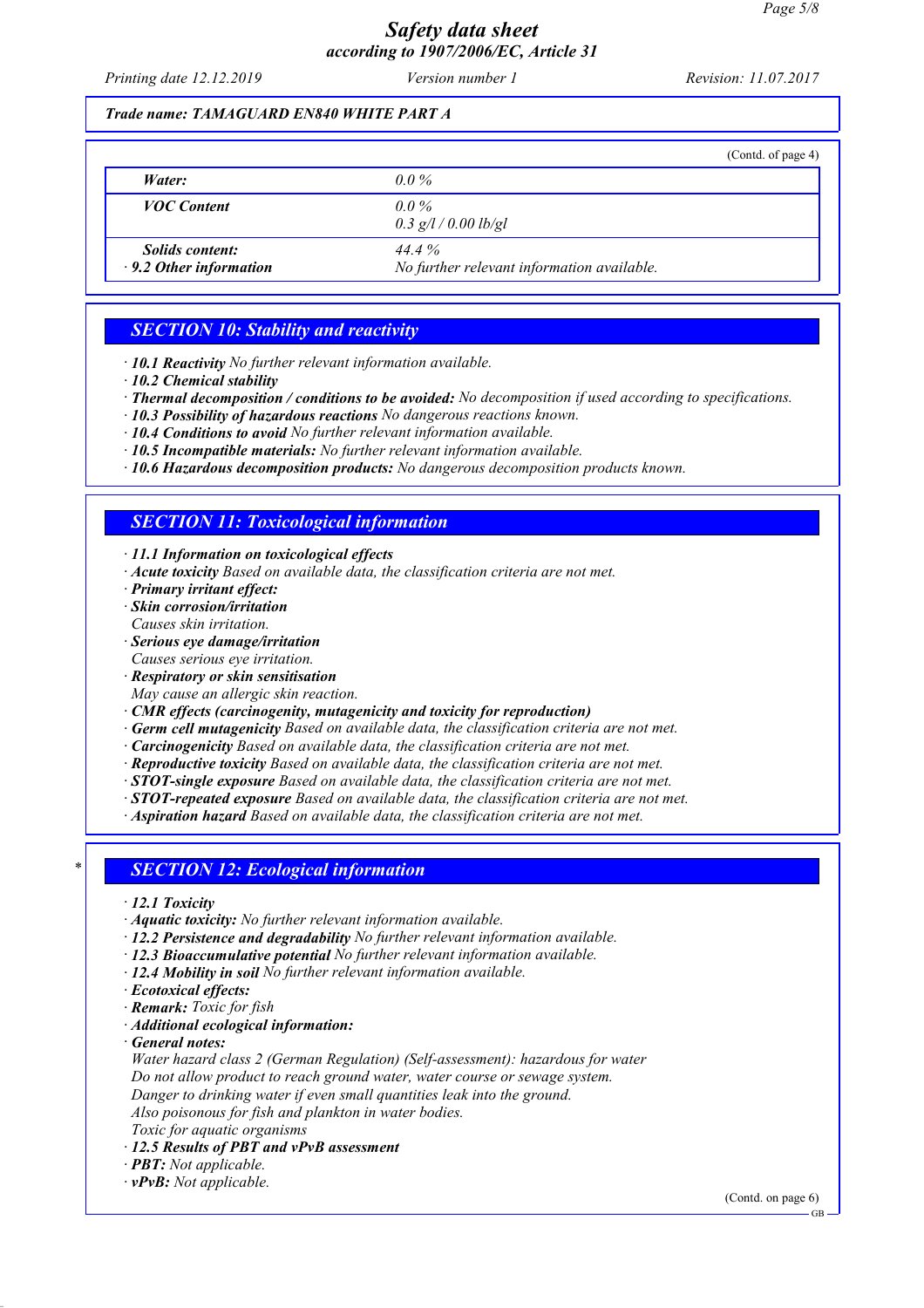*Printing date 12.12.2019 Version number 1 Revision: 11.07.2017*

(Contd. of page 5)

*Trade name: TAMAGUARD EN840 WHITE PART A*

*· 12.6 Other adverse effects No further relevant information available.*

*SECTION 13: Disposal considerations*

*· 13.1 Waste treatment methods*

*· Recommendation*

*Must not be disposed together with household garbage. Do not allow product to reach sewage system.*

*· Uncleaned packaging:*

*· Recommendation: Disposal must be made according to official regulations.*

| $\cdot$ 14.1 UN-Number                                                                                                                                                                                      |                                                                                                                                         |
|-------------------------------------------------------------------------------------------------------------------------------------------------------------------------------------------------------------|-----------------------------------------------------------------------------------------------------------------------------------------|
| $\cdot$ ADR, ADN, IATA                                                                                                                                                                                      | Void                                                                                                                                    |
| $\cdot$ IMDG                                                                                                                                                                                                | UN3082                                                                                                                                  |
|                                                                                                                                                                                                             |                                                                                                                                         |
| $\cdot$ 14.2 UN proper shipping name                                                                                                                                                                        |                                                                                                                                         |
| $\cdot$ ADR, ADN, IATA                                                                                                                                                                                      | Void                                                                                                                                    |
| $\cdot$ IMDG                                                                                                                                                                                                | ENVIRONMENTALLY HAZARDOUS SUBSTANCE,                                                                                                    |
|                                                                                                                                                                                                             | LIQUID, N.O.S. (reaction product: bisphenol-A-                                                                                          |
|                                                                                                                                                                                                             | (epichlorhydrin) epoxy resin (number average molecular                                                                                  |
|                                                                                                                                                                                                             | weight = $700$ )), MARINE POLLUTANT                                                                                                     |
| · 14.3 Transport hazard class(es)                                                                                                                                                                           |                                                                                                                                         |
| $\cdot$ ADR, ADN, IATA                                                                                                                                                                                      |                                                                                                                                         |
| $\cdot$ Class                                                                                                                                                                                               | Void                                                                                                                                    |
| $\cdot$ IMDG                                                                                                                                                                                                |                                                                                                                                         |
|                                                                                                                                                                                                             |                                                                                                                                         |
| · Class                                                                                                                                                                                                     | 9 Miscellaneous dangerous substances and articles.<br>9                                                                                 |
| · Label                                                                                                                                                                                                     |                                                                                                                                         |
|                                                                                                                                                                                                             |                                                                                                                                         |
|                                                                                                                                                                                                             |                                                                                                                                         |
|                                                                                                                                                                                                             | Void                                                                                                                                    |
|                                                                                                                                                                                                             | III                                                                                                                                     |
|                                                                                                                                                                                                             |                                                                                                                                         |
|                                                                                                                                                                                                             |                                                                                                                                         |
|                                                                                                                                                                                                             | (number average molecular weight = $700$ )                                                                                              |
|                                                                                                                                                                                                             | Yes                                                                                                                                     |
|                                                                                                                                                                                                             | Symbol (fish and tree)                                                                                                                  |
|                                                                                                                                                                                                             | Not applicable.                                                                                                                         |
|                                                                                                                                                                                                             | $F-A, S-F$                                                                                                                              |
|                                                                                                                                                                                                             | $\overline{A}$                                                                                                                          |
| · 14.4 Packing group<br>$\cdot$ ADR, IATA<br>$\cdot$ IMDG<br>$\cdot$ 14.5 Environmental hazards:<br>· Marine pollutant:<br>$\cdot$ 14.6 Special precautions for user<br>· EMS Number:<br>· Stowage Category |                                                                                                                                         |
| Marpol and the IBC Code                                                                                                                                                                                     | Product contains environmentally hazardous substances:<br>reaction product: bisphenol-A-(epichlorhydrin) epoxy resin<br>Not applicable. |
| · 14.7 Transport in bulk according to Annex II of<br>· Transport/Additional information:                                                                                                                    |                                                                                                                                         |
| $\cdot$ IMDG                                                                                                                                                                                                |                                                                                                                                         |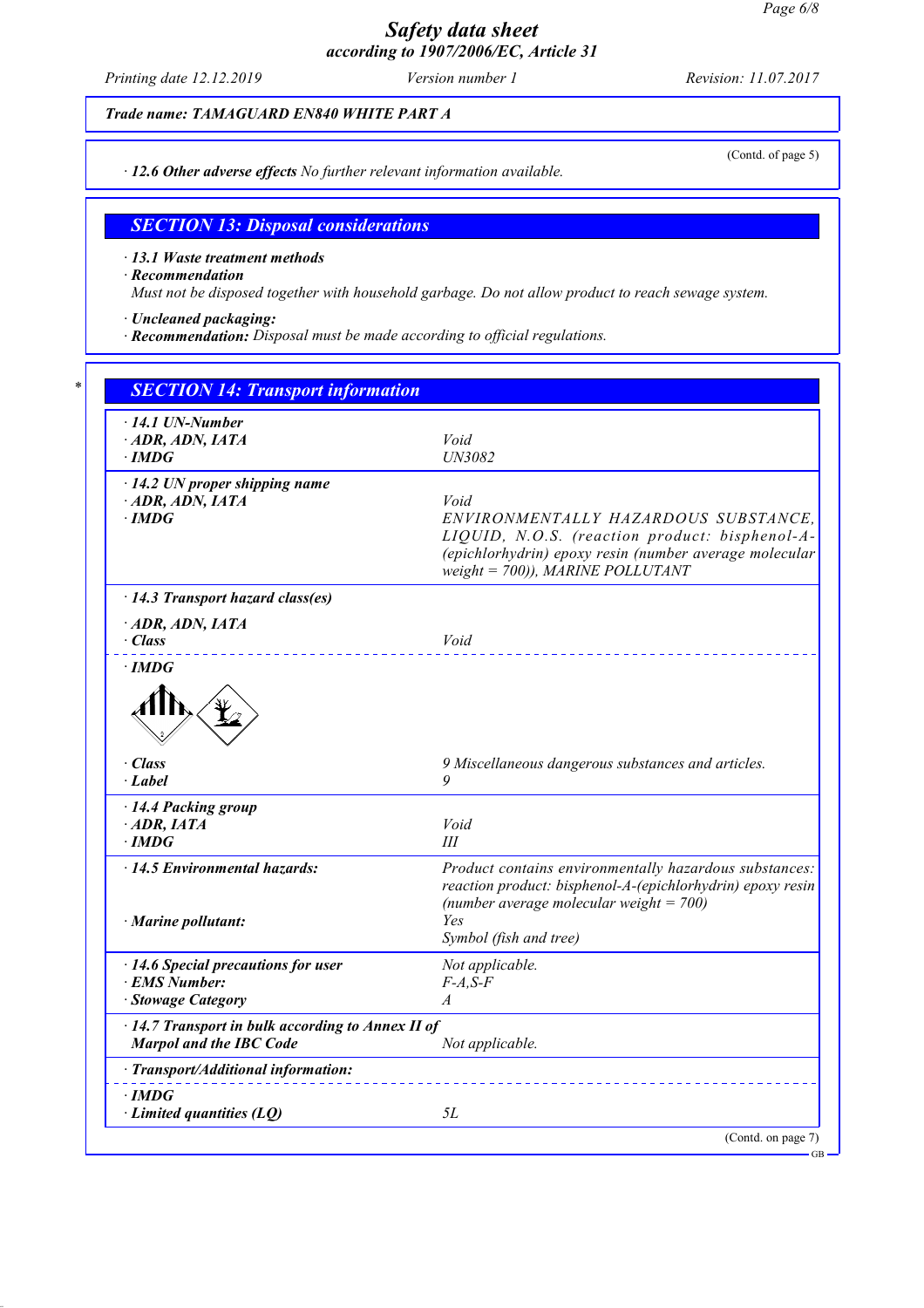*Printing date 12.12.2019 Version number 1 Revision: 11.07.2017*

### *Trade name: TAMAGUARD EN840 WHITE PART A*

|                                  | (Contd. of page $6$ )                                                                                               |
|----------------------------------|---------------------------------------------------------------------------------------------------------------------|
| $\cdot$ Excepted quantities (EQ) | $Code$ $El$<br>Maximum net quantity per inner packaging: 30 ml<br>Maximum net quantity per outer packaging: 1000 ml |
| · UN "Model Regulation":         | Void                                                                                                                |

## *\* SECTION 15: Regulatory information*

- *· 15.1 Safety, health and environmental regulations/legislation specific for the substance or mixture · Labelling according to Regulation (EC) No 1272/2008*
- *The product is classified and labelled according to the CLP regulation.*
- *· Hazard pictograms GHS07, GHS09*

*· Signal word Warning*

## *· Hazard-determining components of labelling:*

*reaction product: bisphenol-A-(epichlorhydrin) epoxy resin (number average molecular weight = 700)*

## *· Hazard statements*

*H315 Causes skin irritation.*

*H319 Causes serious eye irritation.*

*H317 May cause an allergic skin reaction.*

*H411 Toxic to aquatic life with long lasting effects.*

*regulations.*

### *· Precautionary statements*

| <b>Precautionary statements</b> |                                                                                                       |
|---------------------------------|-------------------------------------------------------------------------------------------------------|
| <i>P261</i>                     | Avoid breathing dust/fume/gas/mist/vapours/spray.                                                     |
| P273                            | Avoid release to the environment.                                                                     |
| <i>P280</i>                     | Wear protective gloves / eye protection / face protection.                                            |
|                                 | P305+P351+P338 IF IN EYES: Rinse cautiously with water for several minutes. Remove contact lenses, if |
|                                 | present and easy to do. Continue rinsing.                                                             |
| $P333 + P313$                   | If skin irritation or rash occurs: Get medical advice/attention.                                      |
| <i>P501</i>                     | Dispose of contents/container in accordance with local/regional/national/international                |

#### *· Directive 2012/18/EU*

*· Named dangerous substances - ANNEX I None of the ingredients is listed.*

- *· Seveso category E2 Hazardous to the Aquatic Environment*
- *· Qualifying quantity (tonnes) for the application of lower-tier requirements 200 t*
- *· Qualifying quantity (tonnes) for the application of upper-tier requirements 500 t*
- *· REGULATION (EC) No 1907/2006 ANNEX XVII Conditions of restriction: 3*

*· National regulations:*

*· Waterhazard class: Water hazard class 2 (Self-assessment): hazardous for water.*

*· 15.2 Chemical safety assessment: A Chemical Safety Assessment has not been carried out.*

# *SECTION 16: Other information*

*This information is based on our present knowledge. However, this shall not constitute a guarantee for any specific product features and shall not establish a legally valid contractual relationship.*

### *· Relevant phrases*

*H302 Harmful if swallowed. H312 Harmful in contact with skin.*

*H315 Causes skin irritation.*

*H317 May cause an allergic skin reaction.*

*H319 Causes serious eye irritation.*

*H332 Harmful if inhaled.*

*H411 Toxic to aquatic life with long lasting effects. H413 May cause long lasting harmful effects to aquatic life.*

*· Department issuing SDS: Tambour Ltd.- Health & Safety Department.*

(Contd. on page 8)